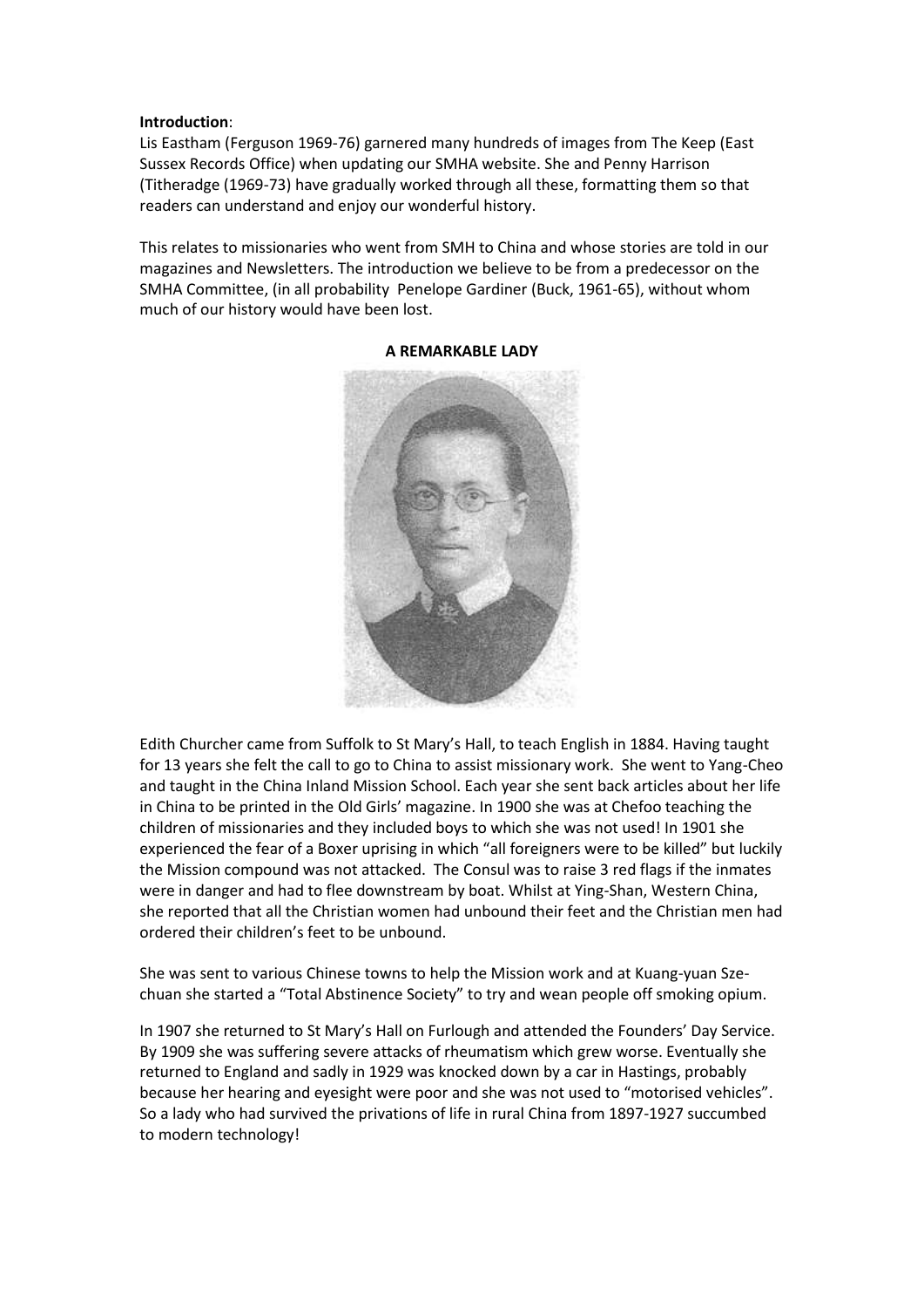Whilst writing this account an amazing coincidence happened. I was cleaning my loft and came across a book describing the life of 3 other lady missionaries in China in 1923-1926!! They were there at the same time as Edith but in different areas. The cover and an extract follow.